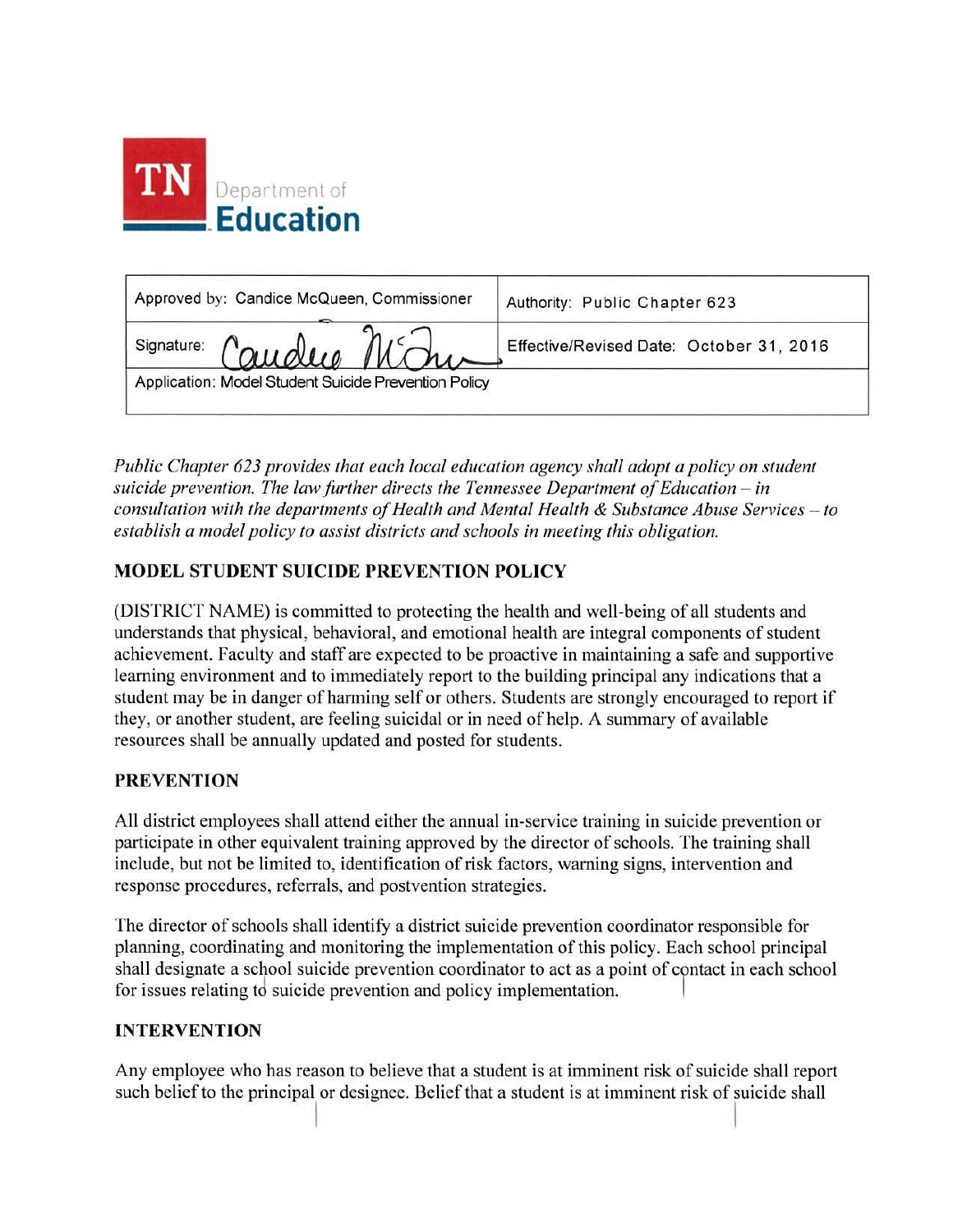include, but not be limited to, the student verbalizing the desire to commit suicide, evidence of a suicide attempt, an act of self-harm, or a student self-referral.

Upon notification, the principal or designee shall ensure the student is placed under continuous adult supervision. Emergency medical services shall be contacted immediately if an in-school suicide attempt occurs. The principal or designee shall contact the director of schools or designee as soon as practicable.

Prior to contacting the student's parent/guardian, the director of schools or designee shall determine if there could be further risk of harm resulting from parent/guardian notification. If parent/guardian notification could result in further risk of harm or endanger the health or wellbeing of the student, then local law enforcement and the Department of Children's Services shall be contacted.

Ifappropriate, the director of schools or designee shall contact the student's parent/guardian and provide the following information:

- 1. Inform the parent/guardian that there is reason to believe the student is at risk of suicide;
- 2. Inform the parent/guardian if emergency services were contacted;
- 3. Ask the parent/guardian whether he/she wishes to obtain or has obtained mental health counseling for the student;
- 4. Provide the names of community mental health counseling resources if appropriate.

The director of schools or designee will seek parental permission to communicate with outside mental health care providers regarding a student. If the student is under the age of 16 and the parent/guardian refuses to seek appropriate assistance, the director of schools or designee shall contact the Department of Children's Services.

The director of schools or designee shall document the incident, including contact with the parent/guardian, by recording:

- 1. The time, date and circumstances which resulted in the student coming to the attention of school officials;
- 2. A timeline of the specific actions taken by school officials;
- 3. The parent/guardian contacted, including attempts;
- 4. The parent/guardian's response; and
- 5. Time and date of release of student to authorized individual.
- 6. Anticipated follow-up and safety plan.

Prior to a student returning to school, the director of schools or designee and/or principal shall meet with the student and his/her parent or guardian in order to develop a safety plan. The safety plan shall identify actions the student's caregivers and school personnel will take to insure the safety of the student. The principal will identify an employee to periodically meet with the student to monitor his/her safety and address any problems or concerns with re-entry.

## **POSTVENTION**

Immediately following a student suicide death, the school or district crisis team shall meet and develop a postvention plan. At a minimum, the postvention plan shall address the following: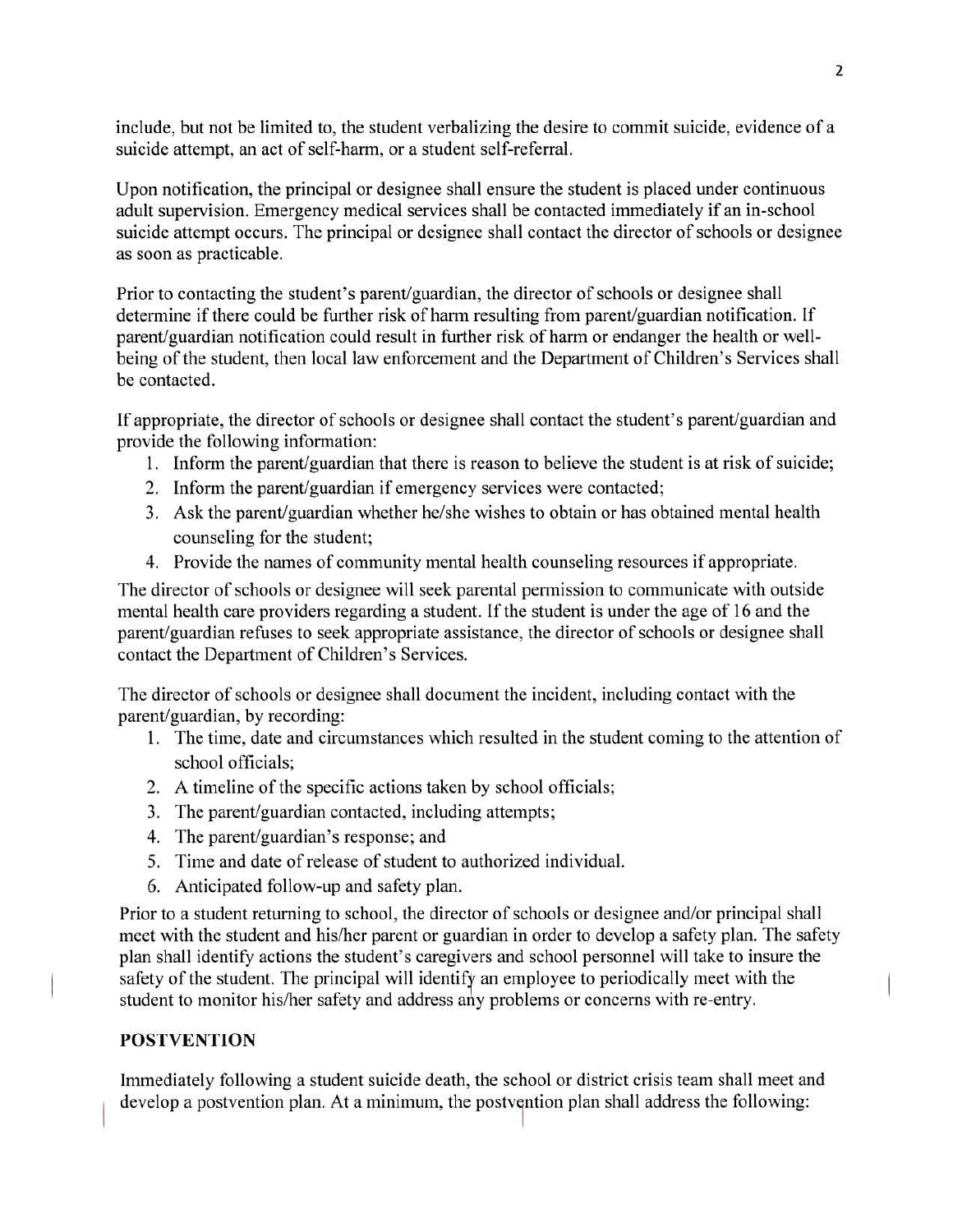- I. Verification of death;
- 2. Preparation of school and/or district response, including support services;
- 3. Informing faculty and staff of a student death;
- 4. Informing students that a death has occurred;
- 5. Providing information on the resources available to students, faculty and staff.

The crisis team shall work with teachers to identify the students most likely to be impacted by the death in order to provide additional assistance and counseling if needed. Additionally, staff and faculty will immediately review suicide warning signs and reporting requirements. The director of schools or designee shall be responsible for all media inquiries.